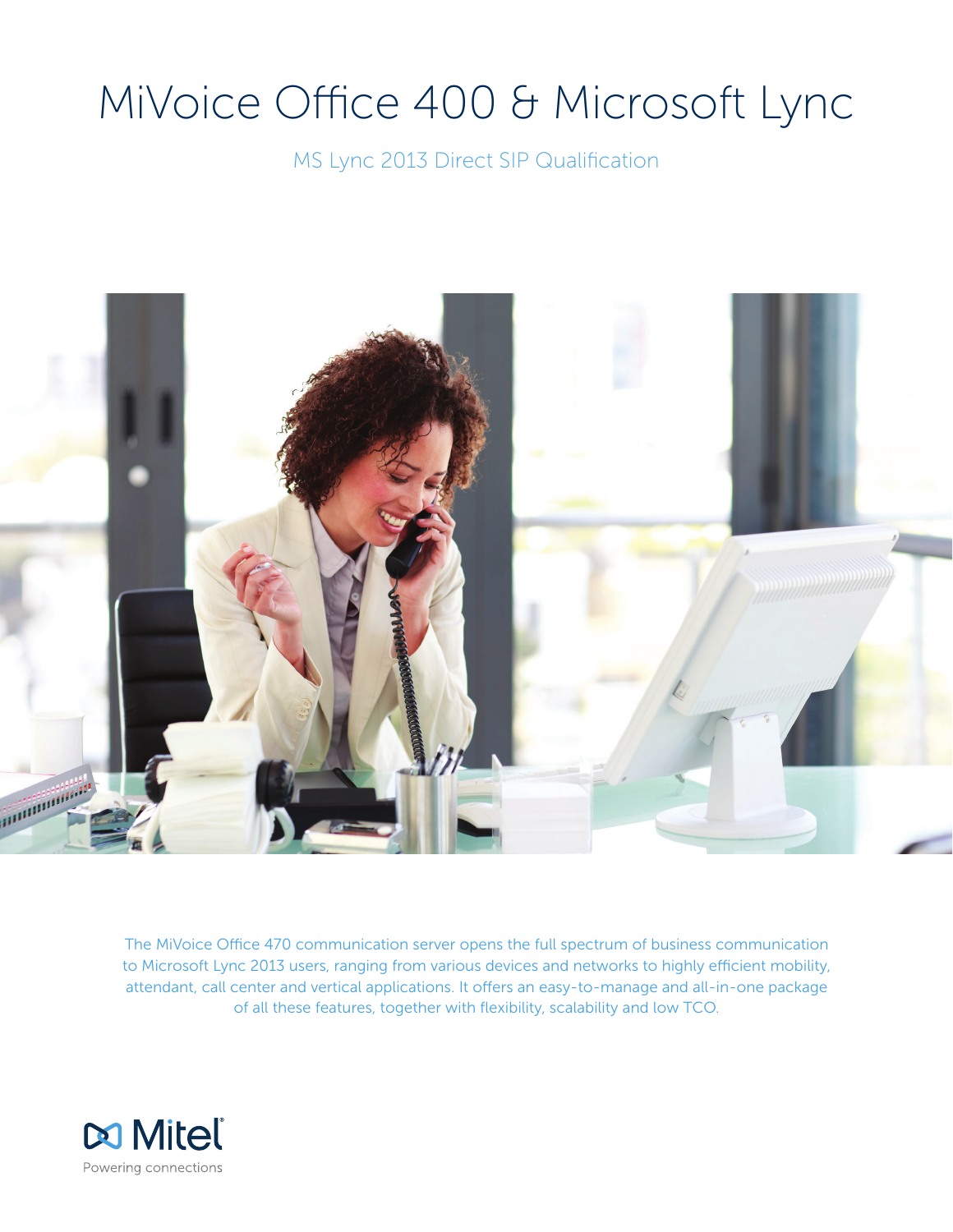Customers, served by a powerful network of qualified partners, benefit from MiVoice Office 400's high availability and survivability resulting in an optimal uptime.

The connection between the MS Lync 2013 servers and the MiVoice Office 470 is secured with media and signaling encryption.

## All-in-one high capacity gateway to devices and networks

MiVoice Office 400 is the perfect gateway to devices like analogue phones, door interfaces, digital, IP or SIP phones, ISDN devices, etc.

MiVoice Office 400's long experience and huge installed base ensure a high compatibility with existing devices.

The access to PSTN and private networks (PRI, BRI, FXO, SIP) is flexible and enhanced by advanced routing capabilities.

Up to 40 modular and scalable Mitel 400 gateways can be connected to the Lync infrastructure with a single point of management and configuration

## Key Benefits

- A full range of enterprise class voice features
- Extensive application portfolio for enterprises
- All in one solution, including mobility, applications and verticals
- Low maintenance costs
- Native survivability

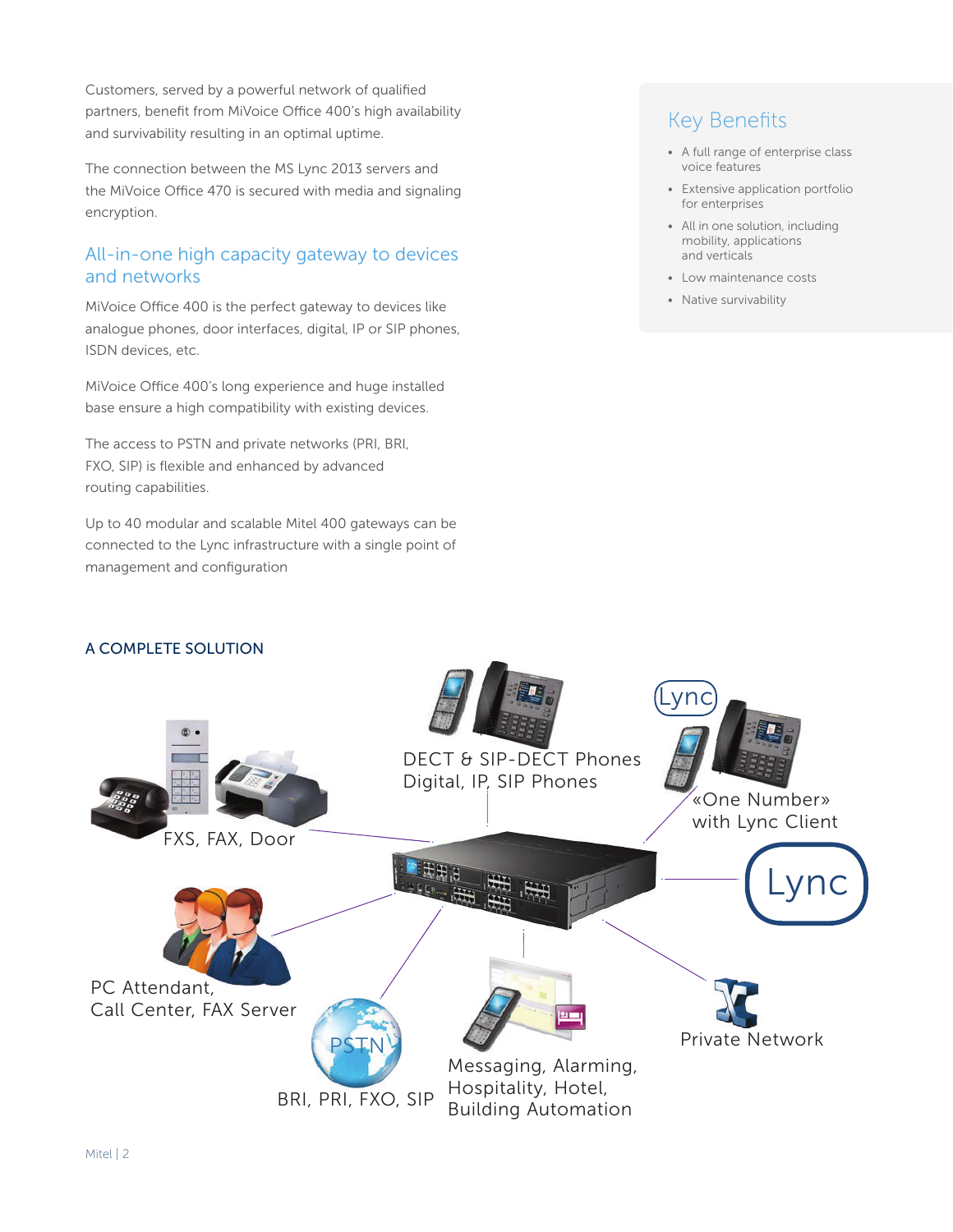## One Number and advanced mobility

With the One Number option, the desk, DECT, and mobile phones share the same number as the Lync clients, allowing the user to choose seamlessly his preferred device.

The MiVoice Office 400 provides highly professional DECT or SIP-DECT infrastructure as well as mobile/smart phone integration.

## Vertical and advanced applications

Advanced applications of the MiVoice Office 400 portfolio like Attendant, Call Center, Alarming, Building Automation can be simply added on demand.

This makes the MiVoice Office 400 a perfect investment with the highest added value for Lync customers!

### Applications and Systems

#### APPLICATIONS:

- *• Mitel 400 Call Center*
- *• Alarming & Messaging*
- *• Attendant Console MiVoice 1560*
- *• Call Data Accounting*
- *• Call Recording*
- *• Door Interfaces (including Video)*
- *• Hospitality Suite and Interface to 3rd Party HMS*
- *• Healthcare Solution, Integration of Nurse Call*

#### SYSTEMS:

- *• Interface to KNX Building Automation*
- *• IVR Solutions*

#### Functions

#### BASIC CALL FEATURES

- *• Inbound and outbound calls*
- *• Internal calls*
- *• Caller ID on both sides*
- *• Anonymous user calls*
- *• Decline call*
- *• Call forwarding and "simultaneously ring" feature*
- *• Hold / Retrieve*
- *• Call Transfer*
- *• Conference*

#### ADVANCES FEATURES

- *• Secure communication with encrypted signaling (TLS) and encrypted audio (SRTP) – the MiVoice Office 400 Secure VoIP licence is required here*
- *• Comfort noise saves IP network bandwidth and makes communications more natural.*
- *• RTCP support enabling QoS statistics servers to retrieve QoS data*
- *• DTMF (RFC2833)*
- *• Media bypass direct media between MiVoice Office 470 and Lync*
- *• 2013 clients. Note that secure communications are required for this functionality.*
- *• Fail-over Routing Enhancements*
	- *– Monitor the status of each Mediation Server*
	- *– Definition of a Secondary FQDN*
- *• SIP Trunking Enhancements for M:N redundancy support*
	- *– MiVoice Office 470 supports several Lync 2013 Mediation Servers*
	- *– Several independent MiVoice Office 400's can be connected to one Lync 2013*
- *• Presence:*
	- *– Presence status display of MiVoice Office 400 users in Lync*
	- *– Line State display of MiVoice Office 400 users in Lync*
	- *– Presence status display of Lync users on MiVoice Office 400 BluStar clients*
	- *– Line state status display of Lync users on MiVoice Office 400 BluStar clients*
	- *– Line State status display on MiVoice Office 400 system phones (6800i, 6700i, 5300/5300ip, MiVoice 1560/1560ip, OfficeSuite) of One Number integrated Lync clients (except if the Lync client is placing a pure Lync call)*